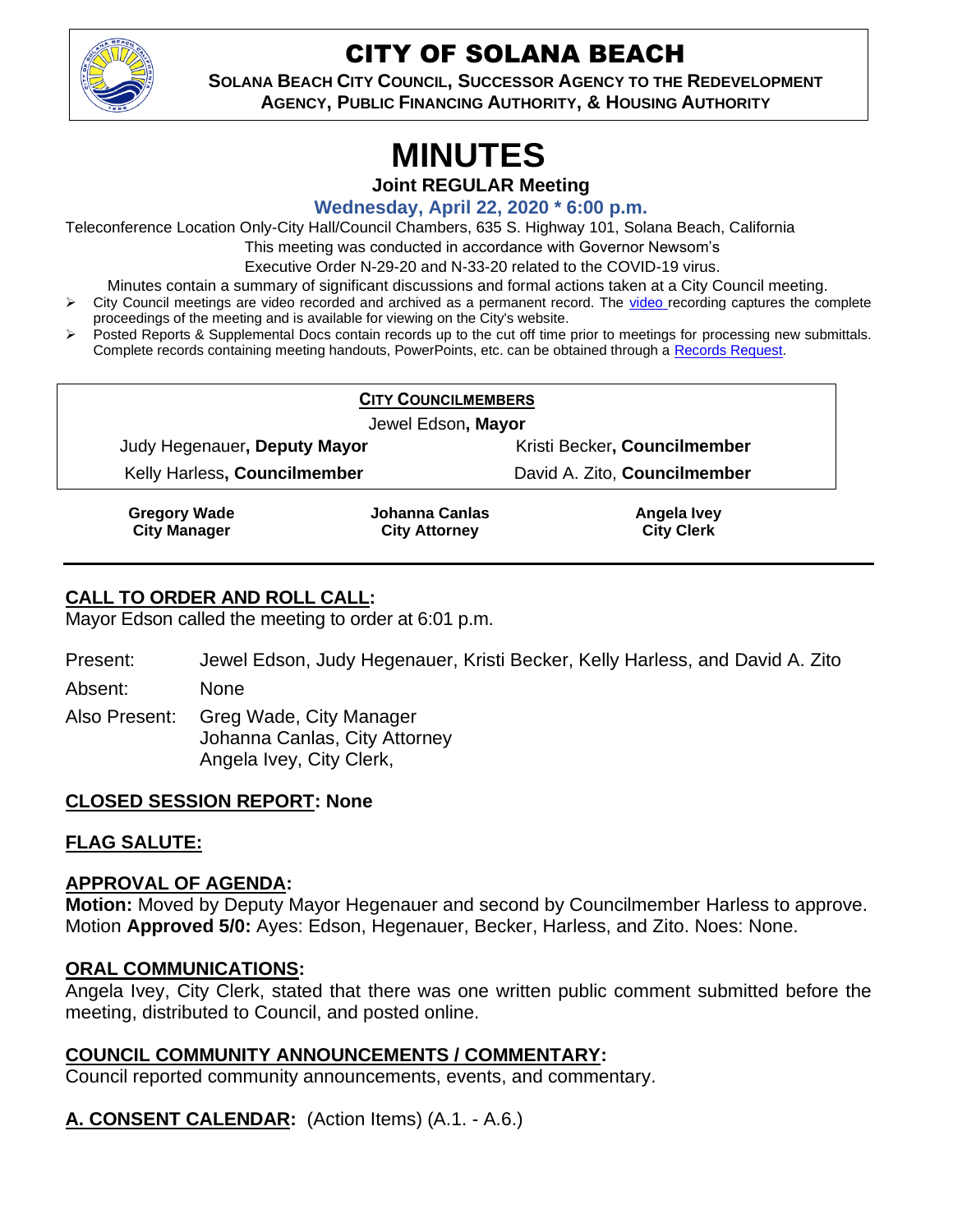#### **A.1. Minutes of the City Council.** (File 0300-30) Recommendation: That the City Council

1. Approve the Minutes of the City Council Meeting held February 26, 2020. Approved Minutes [http://www.ci.solana-beach.ca.us/index.asp?SEC=F0F1200D-21C6-4A88-8AE1-0BC07C1A81A7&Type=B\\_BASIC](http://www.ci.solana-beach.ca.us/index.asp?SEC=F0F1200D-21C6-4A88-8AE1-0BC07C1A81A7&Type=B_BASIC) **Motion:** Moved by Councilmember Becker and seconded by Councilmember Zito to approve. Motion **Approved 5/0:** Ayes: Edson, Hegenauer, Becker, Harless, and Zito. Noes: None.

#### **A.2. Register of Demands.** (File 0300-30)

Recommendation: That the City Council

1. Ratify the list of demands for March 21, 2020 – April 03, 2020. [Item A.2. Report \(click here\)](https://solanabeach.govoffice3.com/vertical/Sites/%7B840804C2-F869-4904-9AE3-720581350CE7%7D/uploads/Item_A.2._Report_(click_here)_04-22-20_-_O.pdf)

**Motion:** Moved by Councilmember Becker and seconded by Councilmember Zito to approve. Motion **Approved 5/0:** Ayes: Edson, Hegenauer, Becker, Harless, and Zito. Noes: None.

#### **A.3. General Fund Adopted Budget for Fiscal Year 2019-2020 Changes.** (File 0330-30)

Recommendation: That the City Council

1. Receive the report listing changes made to the Fiscal Year 2019-2020 General Fund Adopted Budget[.](https://solanabeach.govoffice3.com/vertical/Sites/%7B840804C2-F869-4904-9AE3-720581350CE7%7D/uploads/Item_A.3._Report_(click_here)_04-22-20_-_O.pdf)

#### [Item A.3. Report \(click here\)](https://solanabeach.govoffice3.com/vertical/Sites/%7B840804C2-F869-4904-9AE3-720581350CE7%7D/uploads/Item_A.3._Report_(click_here)_04-22-20_-_O.pdf)

**Motion:** Moved by Councilmember Becker and seconded by Councilmember Zito to approve. Motion **Approved 5/0:** Ayes: Edson, Hegenauer, Becker, Harless, and Zito. Noes: None.

- **A.4.** Skipped number.
- **A.5. TransNet Funds Transfer.** (File 0390-35)

Recommendation: That the City Council

1. Adopt **Resolution 2020-040 a**pproving the transfer of \$2,420 of TransNet funds from the Stevens-Valley Corridor Improvement Project (SANDAG MPO ID SB17) to the Pavement Resurfacing Project (SANDAG MPO ID SB16).

[Item A.5. Report \(click here\)](https://solanabeach.govoffice3.com/vertical/Sites/%7B840804C2-F869-4904-9AE3-720581350CE7%7D/uploads/Item_A.5._Report_(click_here)_04-22-20_-_O.pdf)

**Motion:** Moved by Councilmember Becker and seconded by Councilmember Zito to approve. Motion **Approved 5/0:** Ayes: Edson, Hegenauer, Becker, Harless, and Zito. Noes: None.

#### **A.6. Regular Council Meetings Temporary Time Change.** (File 0410-05)

Recommendation: That the City Council

1. Adopt **Resolution 2020-043** to establish a 4:00 p.m. start time for the regular City Council meetings on a temporary basis.

[Item A.6. Report \(click here\)](https://solanabeach.govoffice3.com/vertical/Sites/%7B840804C2-F869-4904-9AE3-720581350CE7%7D/uploads/Item_A.6._Report_(click_here)_04-22-20_-_O.pdf)

**Motion:** Moved by Councilmember Becker and seconded by Councilmember Zito to approve.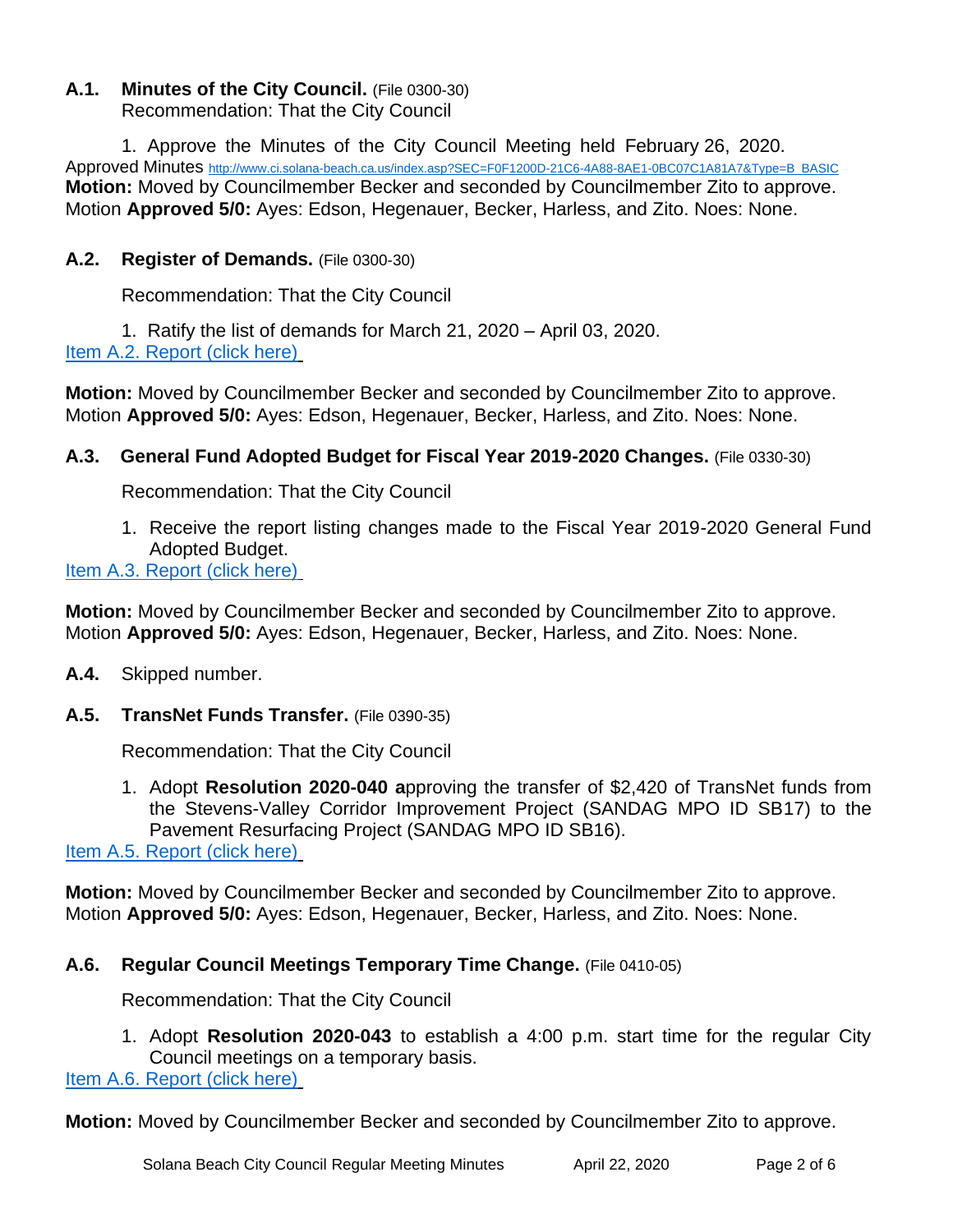Motion **Approved 5/0:** Ayes: Edson, Hegenauer, Becker, Harless, and Zito. Noes: None.

#### **B. PUBLIC HEARINGS:** (B.1. – B.3.)

#### **B.1. Public Hearing: 675 Glenmont Dr., Applicant: Roemmich-Nottingham, Case: DRP 19- 004.** (File 0600-40)

The proposed project meets the minimum zoning requirements under the SBMC, may be found to be consistent with the General Plan and may be found, as conditioned, to meet the discretionary findings required as discussed in this report to approve a DRP. Therefore, Staff recommends that the City Council:

- 1. Conduct the Public Hearing: Open the Public Hearing, Report Council Disclosures, Receive Public Testimony, and Close the Public Hearing.
- 2. Find the project exempt from the California Environmental Quality Act pursuant to Sections 15301 and 15302 of the State CEQA Guidelines; and
- 3. If the City Council makes the requisite findings and approves the project, adopt **Resolution 2020-024** conditionally approving a DRP to reconstruct a single-story, single-family residence, construct a 211 square-foot single-story addition, and perform associated site improvements at 675 Glenmont Drive, Solana Beach.

[Item B.1. Report \(click here\)](https://solanabeach.govoffice3.com/vertical/Sites/%7B840804C2-F869-4904-9AE3-720581350CE7%7D/uploads/Item_B.1._Report_(click_here)_04-22-20_-_O.pdf)

Greg Wade, City Manager, introduced the item.

Katie Benson, Sr. Planner, presented a PowerPoint (on file) reviewing the project.

Council made disclosures.

Mayor Edson stated that this was a continued and open public hearing.

**Motion:** Moved by Councilmember Zito and seconded by Deputy Mayor Hegenauer to close the public hearing. Motion **Approved 5/0:** Ayes: Edson, Hegenauer, Becker, Harless, and Zito. Noes: None.

**Motion:** Moved by Mayor Edson and seconded by Deputy Mayor Hegenauer to reopen the public hearing. Motion **Approved 5/0:** Ayes: Edson, Hegenauer, Becker, Harless, and Zito. Noes: None.

John Kavan, Applicant's Architect, thanked the City Council and staff for proceeding with hearing the project during the health emergency crisis.

**Motion:** Moved by Councilmember Zito and seconded by Councilmember Becker to close the public hearing. Motion **Approved 5/0:** Ayes: Edson, Hegenauer, Becker, Harless, and Zito. Noes: None.

**Motion:** Moved by Mayor Edson and seconded by Councilmember Becker to approve staff recommendations. Motion **Approved 5/0:** Ayes: Edson, Hegenauer, Becker, Harless, and Zito. Noes: None.

#### **B.2. Public Hearing: 447 E. Cliff Street, Applicant: Davis, Case: MOD 19-002, SDP 20-004.**  (File 0600-40)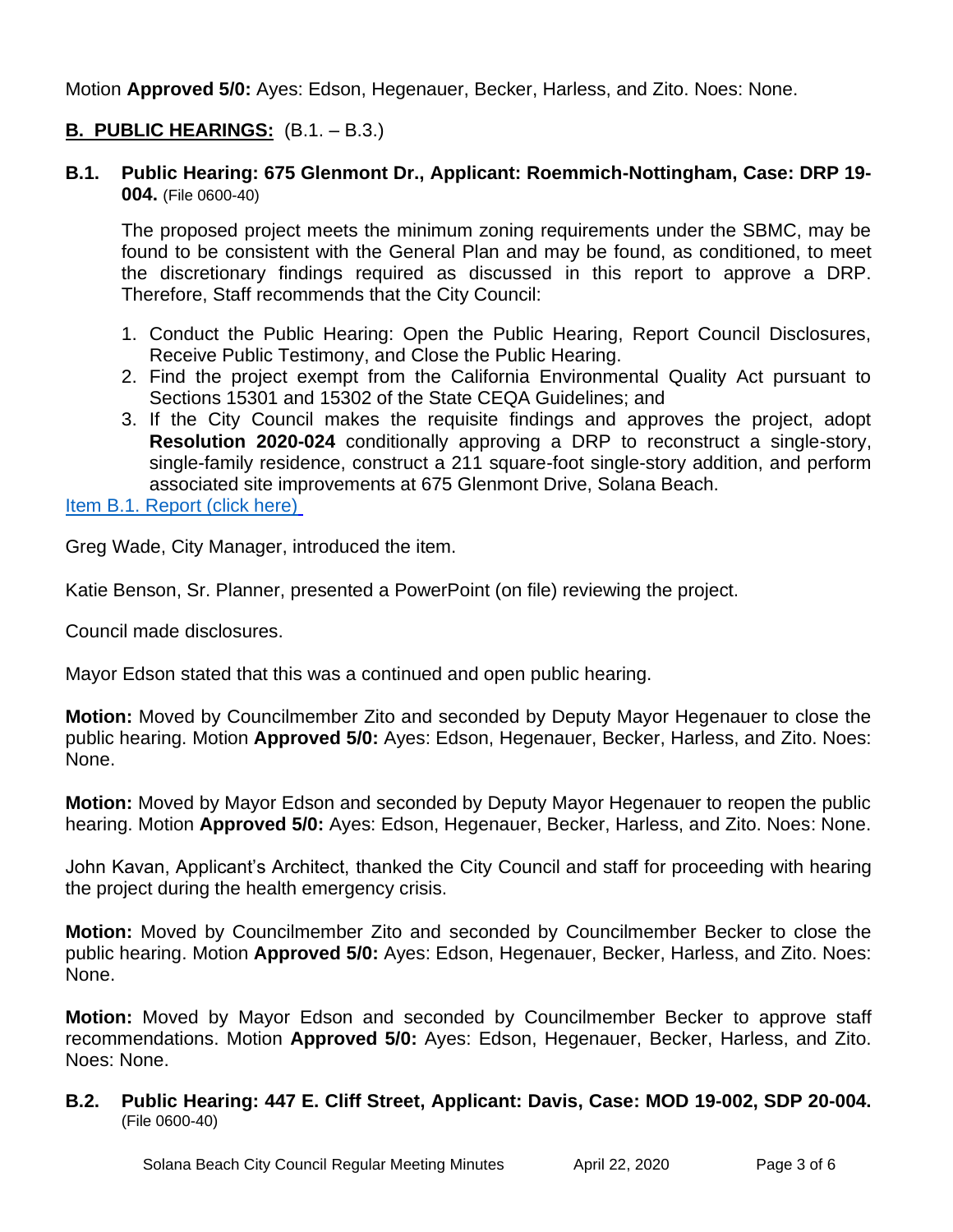The proposed project meets the minimum objective requirements under the SBMC, is consistent with the General Plan and may be found, as conditioned, to meet the discretionary findings required as discussed in this report to approve a DRP and administratively issue an SDP. Therefore, Staff recommends that the City Council:

- 1. Conduct the Public Hearing: Open the Public Hearing, Report Council Disclosures, Receive Public Testimony, and Close the Public Hearing.
- 2. Find the project exempt from the California Environmental Quality Act pursuant to Sections 15301 of the State CEQA Guidelines; and
- 3. If the City Council makes the requisite findings and approves the project, adopt **Resolution 2020-039** conditionally approving a MOD to the Resolution 2015-35 conditions of approval and approving an addition of 95 square feet to an existing Accessory Living Unit (ALU) and administratively approving a SDP located on property at 447 E. Cliff Street.

#### [Item B.2. Report \(click here\)](https://solanabeach.govoffice3.com/vertical/Sites/%7B840804C2-F869-4904-9AE3-720581350CE7%7D/uploads/Item_B.2._Report_(click_here)_04-22-20_-_O.pdf)

Deputy Mayor Hegenauer recused herself from discussion due to property ownership of a residence within 500 feet of the project, so she moved to the Zoom waiting room.

Greg Wade, City Manager, introduced the item.

Joe Lim, Community Development Director, presented a PowerPoint (on file) reviewing the project.

Mayor Edson opened the public hearing and Council made disclosures.

Applicant Donald Davis said he did not have a presentation and was available to answer questions.

Council and Staff discussed the affordability deed restriction for the accessory living unit, that and the deed restriction was previously for accessory living units and not accessory dwelling units, and that the deed restriction would be removed since it was not required for accessory dwelling units.

**Motion:** Moved by Councilmember Zito and seconded by Councilmember Becker to close the public hearing. Motion **Approved 5/0:** Ayes: Edson, Becker, Harless, and Zito. Noes: None. Recused: Hegenauer.

**Motion:** Following brief Council discussion, it was moved by Councilmember Zito and seconded by Mayor Edson to approve staff recommendations. Motion **Approved 5/0:** Ayes: Edson, Becker, Harless, and Zito. Noes: None. Recused: Hegenauer.

#### **B.3. Public Hearing:** *TransNet* **Local Street Improvement Program of Projects for Fiscal Years 2021 through 2025.** (File 0820-90)

Recommendation: That the City Council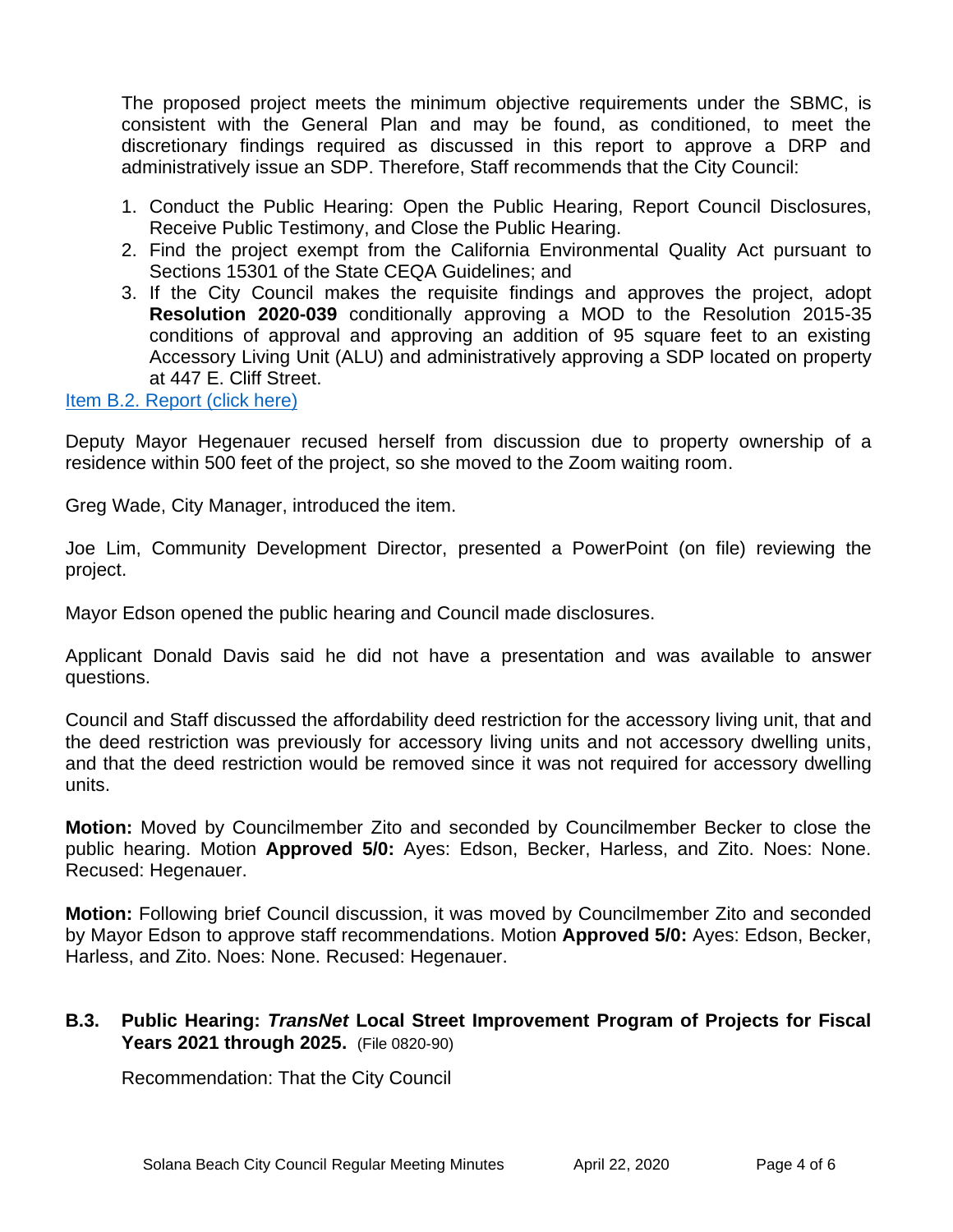- 1. Conduct the Public Hearing: Open the Public Hearing, Report Council disclosures, Receive public testimony, and Close the Public Hearing.
- 2. Consider Adoption of **Resolution 2020-041**, approving the *TransNet* Local Street Improvement Program list of projects for Fiscal Years 2021 through 2025.

#### [Item B.3. Report \(click here\)](https://solanabeach.govoffice3.com/vertical/Sites/%7B840804C2-F869-4904-9AE3-720581350CE7%7D/uploads/Item_B.3._Report_(click_here)_04-22-20_-_O.pdf)

Greg Wade, City Manager, introduced the item.

Mayor Edson opened the public hearing.

**Motion:** Moved by Mayor Edson and seconded by Councilmember Harless to close the public hearing. Motion **Approved 5/0:** Ayes: Edson, Hegenauer, Becker, Harless, and Zito. Noes: None.

**Motion:** Moved by Councilmember Harless and seconded by Councilmember Becker to approve staff recommendation. Motion **Approved 5/0:** Ayes: Edson, Hegenauer, Becker, Harless, and Zito. Noes: None.

#### **C. STAFF REPORTS: (C.1.)**

*See Public Participation on the front page for information on how to submit public comment.* 

**C.1. Solana Energy Alliance (SEA) 2/12/20 Quarterly Update Follow Up**. (File 1010-45)

Recommendation: That the City Council

- 1. Provide direction regarding the rate discount to apply in developing an adjusted rate schedule.
- 2. Direct Staff to schedule a rate public hearing with an updated rate schedule reflecting Council direction at the May 13, 2020 City Council meeting.

[Item C.1. Report \(click here\)](https://solanabeach.govoffice3.com/vertical/Sites/%7B840804C2-F869-4904-9AE3-720581350CE7%7D/uploads/Item_C.1._Report_(click_here)_04-22-20_-_O.pdf) [Item C.1. Supplemental Docs \(Updated 4-22 at 545pm\)](https://solanabeach.govoffice3.com/vertical/Sites/%7B840804C2-F869-4904-9AE3-720581350CE7%7D/uploads/Item_C.1._Supplemental_Docs_(Updated_4-22_545pm)_-_O.pdf)

Greg Wade, City Manager, presented a PowerPoint (on file) regarding the item.

Jeff Fuller, Consultant, continued the PowerPoint (on file), reviewing historical data and financial projections.

City Manager Wade continued the presentation, summarizing impacts from rate discounts of 3%, 1% or zero, deferral of \$25,000 repayment to the City general fund, and projecting a rate decrease at the next hearing.

Council and Staff discussed unchanged rate charges for summer and fall, timing of selling Bucket 2 energy and purchasing Bucket 3, procuring carbon free energy prior to winding down operations of Solana Energy Alliance (SEA) in 2021, the Power Charge Indifference Adjustment (PCIA) eventually being at zero, deferring repayment to the City, Calpine Energy Solutions providing billing and data management services, and setting rates at parity (0% discount).

Discussion continued regarding clarification about selling energy contracts, contradiction of PCIA increase and decrease of energy generating costs, potential increase from SDG&E even with leveling of summer/winter rates, and lowering the rate discount resulting in reduction for energy generation rates but with increased distribution charges bills, the difficulty in comparing bills and the